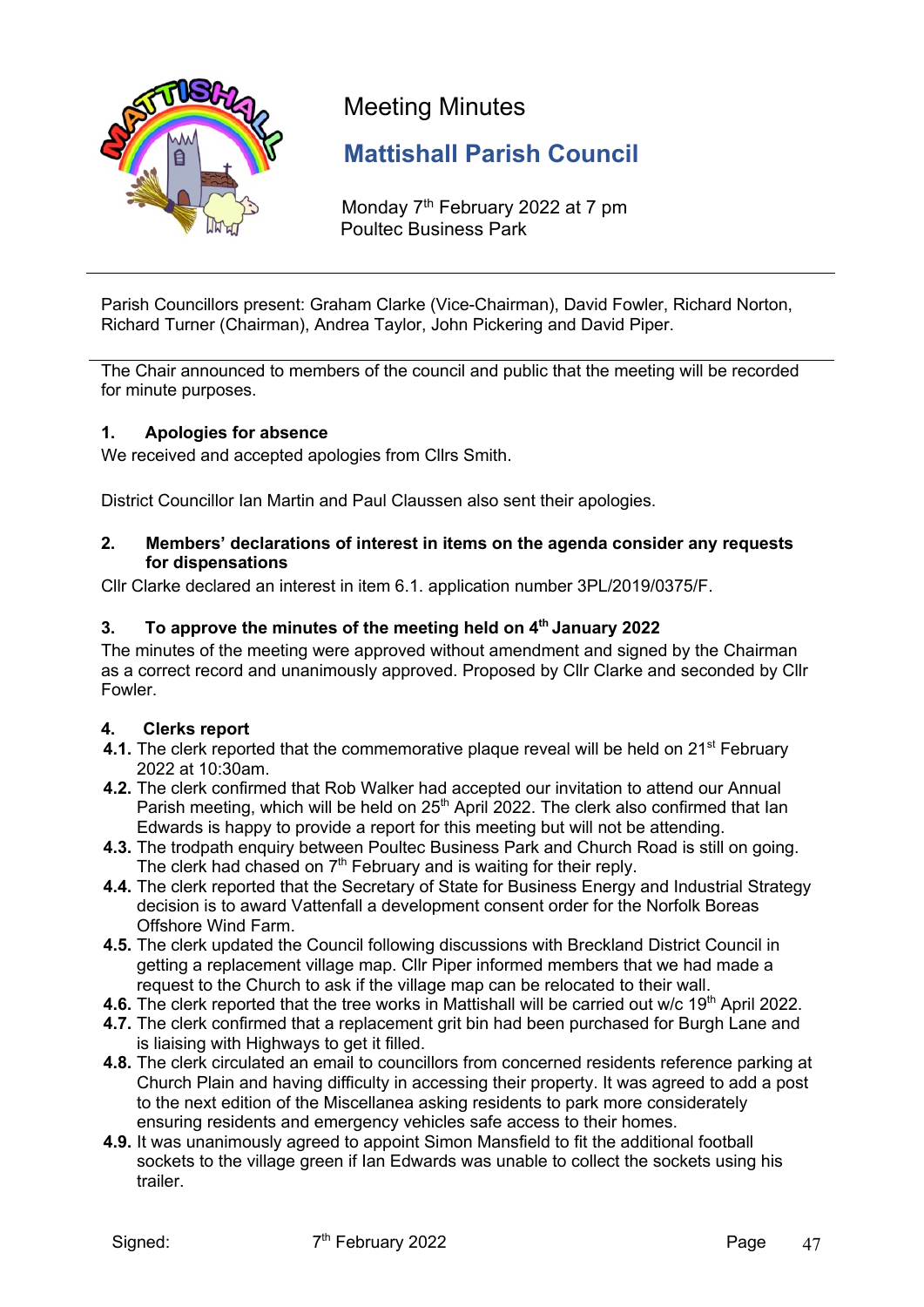- **4.10.**The clerk asked the council what upcoming adverts / posters they would like to publish in the Miscellanea. It was unanimously agreed to create a poster for the Platinum Jubilee Celebrations.
- **4.11.**The council received a donation request from Citizens Advice Bureau. After discussion it was unanimously agreed to ask organisations when asking for donations to fill in the grants application form, where applications will be agreed in the months of February and August.

#### **5. Open forum for Public Participation**

There was none.

#### **6. Planning matters**

**6.1.** To receive results of applications

3PL/2021/1577/HOU: Broggers House, 91A Dereham Road; Proposed rear extension – **Approved.** 

3DC/2021/0269/DOC: South Green Farm; Discharge of condition 7 on 3PN/2021/0039/UC – **Approved.** 

3DC/2021/0325/DOC: Land South of Dereham Road; Discharge of condition No 24 on 3PL/2020/0462/F – **Approved**.

3PL/2021/1605/HOU: Duahoam 24 Burgh Lane; proposed single storey front extension – **Approved.** 

# **6.2. To receive recommendation from Planning and Monitoring Group on current applications**

The Council agreed to submit the following comments to Breckland District Council. Proposed by Cllr Turner, seconded by Cllr Norton and unanimously agreed.

**3NM/2021/0108/NMA:** Poplar Farm, 41 South Green; Amendment to 3PL/2019/0849/D (Plots 1-12) – description, access road alignment and house types (Non material minor amend) - No observation as no formal consultation requested.

**3NM/2021/0109/NMA:** Poplar Farm, 41 South Green; Minor changes to layout and house types for plots 13 to 23, including siting of electrical sub-station of 3PL/2019/0849/D (Non Mat Minor Amend - No observation as no formal consultation requested.

**3PL/2021/0425/D / 3PL/2021/1670/VAR:** 19 Plot 5 Gregs Close; Variation of condition no2 on 3PL/2021/0425/D – revised design to plot 5 - No comment from the Parish Council.

**3NM/2021/0110/NMA:** Poplar Farm, 41 South Green; Non material amendment - No observation as no formal consultation.

**3OB/2021/0058/OB:** Land South of Dereham Road; The seller (Hopkin Homes) intends to sell the 8 affordable housing plots to Saffron Housing Trust who will let them with "affordable" rents - No comment from the Parish Council.

**3PL/2021/1618/HOU:** 17 Cedar Close; Revised proposed elevation and floor plan – 1. No details of the 400mm retaining wall have been provided. Despite the Parish Council's request, its method of construction and drainage has not been provided.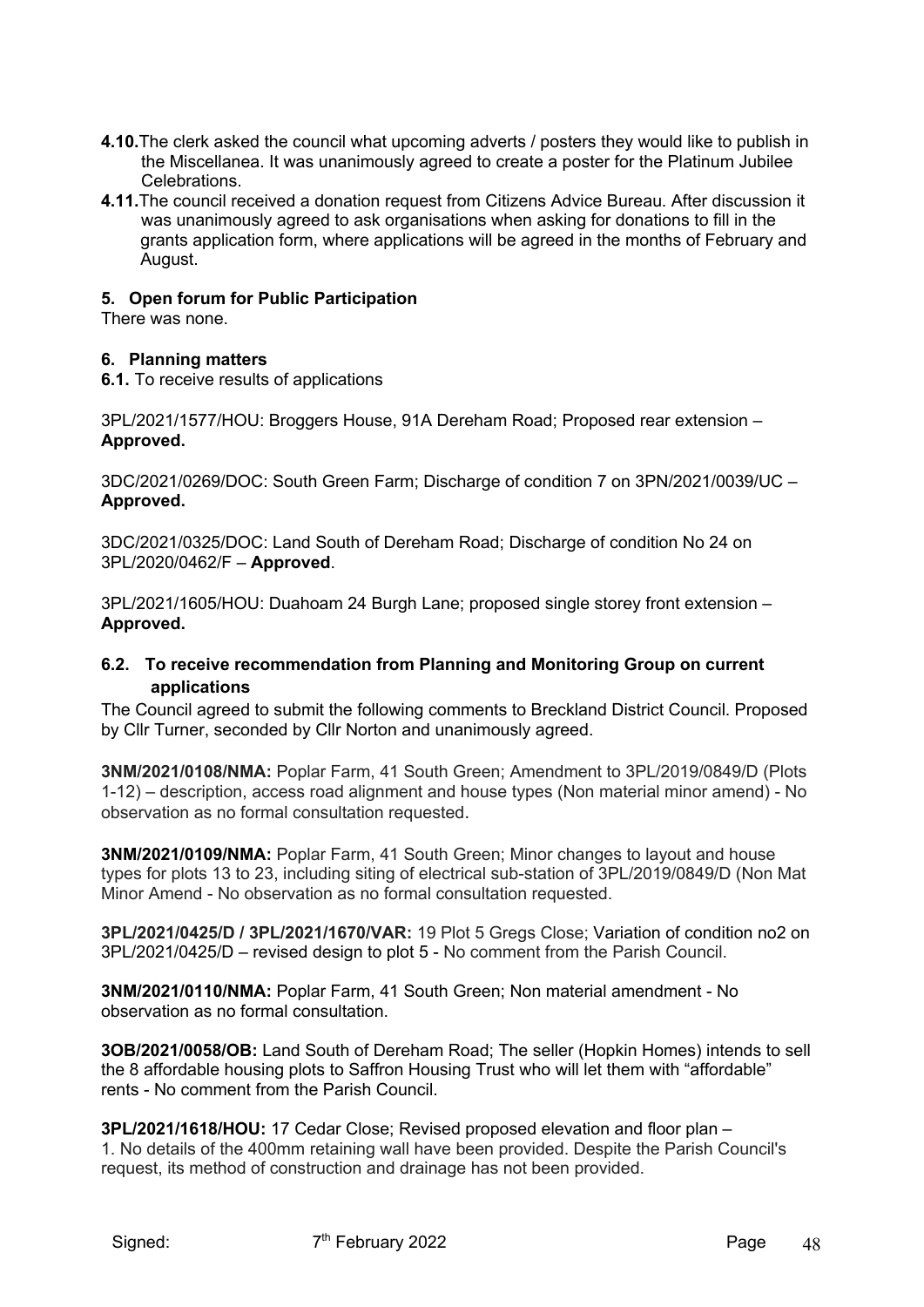2. The rear elevation drawing shows a new rainwater down pipe to the proposed extension. Drainage details are required as to how this additional rainwater and that from 1. above will be dealt with.

3. The application does not show clearly the proposed works in relation to the neighbouring property, contrary to Government Guidance- "Guidance on information requirements and validation" DCLG March 2010.

4. The Parish Council comments on the unconventional proposed layout, and questions whether the use of the proposed extension has been correctly described. The proposed living/dining room extension is accessed internally only via the master bedroom. It appears illogical to take meals from the kitchen at the other side of the property through the master bedroom to the new "dining room."

**3PL/2019/0375/F**: Four Winds, Mill Road; Discharge of condition No 10 - Mattishall Parish Council is pleased that BDC recognises that the above condition has not been satisfactorily discharged. The Parish Council had previously made BDC aware that this development had proceeded beyond slab level- in fact roof structures are now in place and partially tiled. This is clearly contrary to the condition appropriately attached to the approval, and fundamentally necessary on grounds of highway safety. Furthermore, the Parish Council is aware of neighbour concerns that the lack of an effective metalled entrance and failure to widen the road as required is causing great inconvenience. The Parish Council therefore requests that BDC now instigate immediate planning enforcement action. The Parish Council would appreciate being kept advised of the action taken.

#### **Hopkins and Moore development land South of Dereham Road**

The planning working group informed the council that Hopkins and Moore are now Denbury Homes. The group circulated a response to his questions raised regarding the bus shelter, the open space land and site visits. After an in-depth discussion the group responses and recommendations were unanimously agreed.

#### **Simon Wood Director of Planning – Malt House Farm**

The planning working group circulated a written response to Simon Wood Director of Planning to address the Council's concerns regarding the condition and the negative impact Malt House Farm is having on the village. The group's suggested response was unanimously agreed by all.

#### **7. Open Spaces Working Group**

- **7.1.** Cllr Piper circulated his report for members review with no questions raised.
- **7.2.** Cllr Piper reported that the Open Spaces Working Group and Clerk are extremely pleased with Ian Edwards workmanship and his excellent communication. He also confirmed that Ian Edwards had agreed to attend our next Parish Council meeting as an opportunity to introduce himself and meet all Councillors.
- **7.3.** It was agreed by all to defer the discussion regarding the cutting regime between Norfolk County Council and Breckland District Council to the next meeting when District Councillors would be present.

#### **8. Platinum Jubilee**

#### **8.1. Platinum Jubilee Update**

The clerk updated the council that the first working group had commenced with the Parish Council, Sports and Social Club and All Saints Church. The celebrations proposed is for a 4 day event from 2<sup>nd</sup>-5<sup>th</sup> June. A second meeting is scheduled for the 9<sup>th of</sup> February 2022.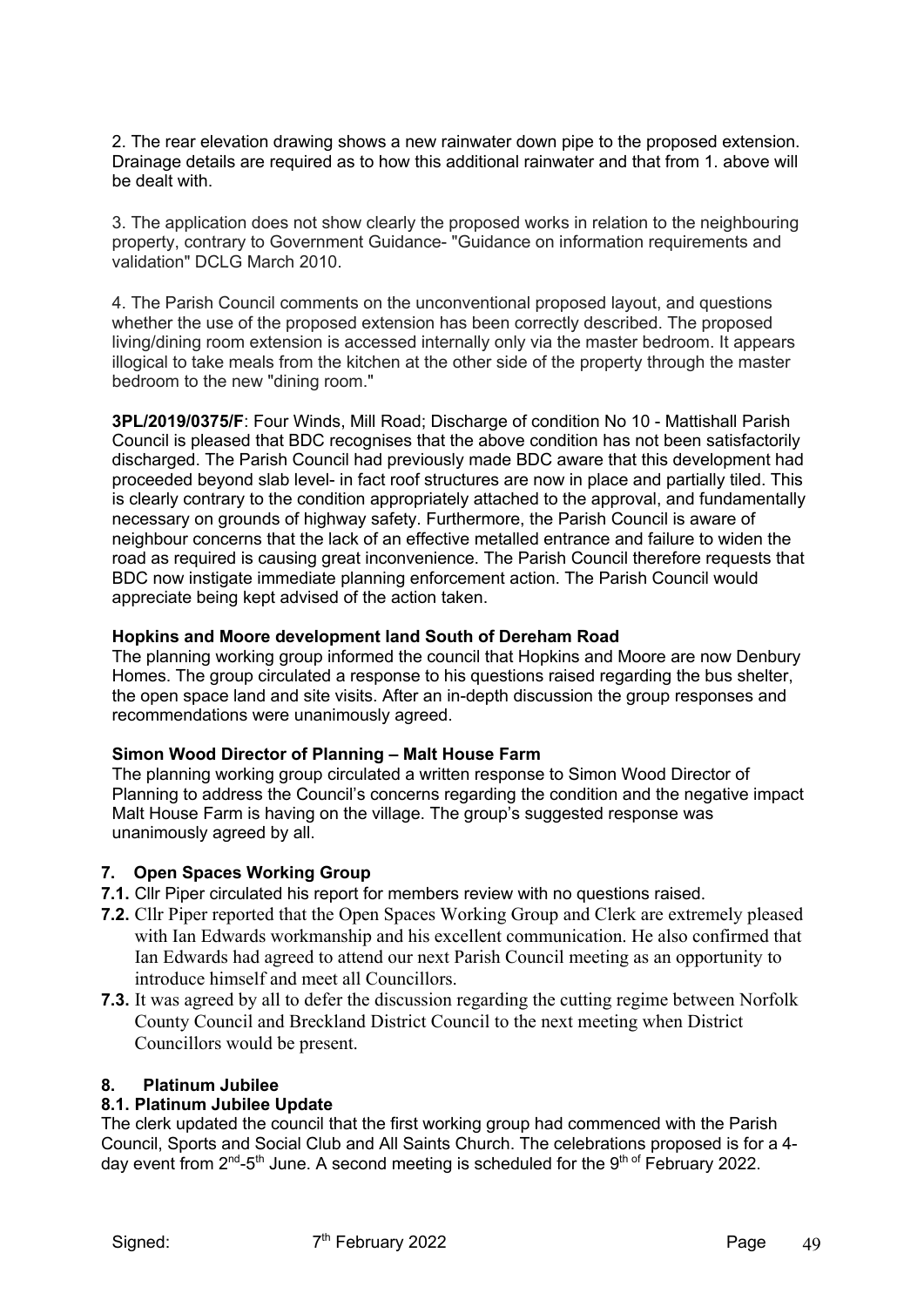# **8.2. Working Group Members:**

It was unanimously agreed to have three working group members representing the Council for the ongoing platinum jubilee working group, with actions then agreed at our parish council meetings. Cllr Turner was appointed Events Co-ordinator.

#### **8.3. First Aid Training**

It was unanimously agreed for Cllr Clarke and the Parish Clerk to attend a level 3 Emergency First Aid at Work training course. The clerk was tasked with looking into further courses including the one held at Poultec prior to booking.

#### **8.4. Actions for next working group**

After an in-depth discussion the following actions were agreed.

- Hiring / Purchasing the beacon
- Hire of Dann's Ice-cream
- Live Music
- Portable toilets
- List of organisations / businesses
- Music Licence
- Implementing a Gantt chart

#### **9. Finance**

#### **9.1. Payment List**

The payments were approved by the Council, proposed by Cllr Clarke, and seconded by Cllr Piper and unanimously agreed. The list is detailed at the end of the minutes.

#### **10. NPTS Training**

The following training courses were agreed.

Cllr Pickering to attend the Planning course on 27<sup>th</sup> April 2022 7-9:15pm.

Cllrs Clarke, Smith, and the parish clerk to attend the Spring Seminar on 31<sup>st</sup> March 2022. The clerk notified the council that NPTS had agreed a 50% discount off the third attendee.

#### **11. Asset Register**

Deferred to next meeting. The chair would like to encourage all members to have a thorough look through and report any anomalies.

#### **12. YMCA**

Cllr Piper reported that a meeting is scheduled with Mattishall Memorial Hall on  $21<sup>st</sup>$  February to discuss the possibility of holding double sessions with the YMCA for the younger and older children should the council decide to go down this route. We had asked YMCA to provide us with a quotation for a month's trial to ascertain the demand and need.

#### **13. Grass maintenance 2022**

After reviewing quotations, all were in favour in appointing TTSR for 2022. Proposed by Cllr Fowler and seconded by Cllr Clarke.

#### **14. Church Clock**

After reviewing quotations, all were in favour in appointing Michlmayr Clock & Watchmakers to change the mechanics in the clock to electrical and provide an ongoing annual service. The clerk was tasked with exploring all possible grants options prior to appointing and informing All Saints Church. Proposed by Cllr Fowler and seconded by Cllr Clarke.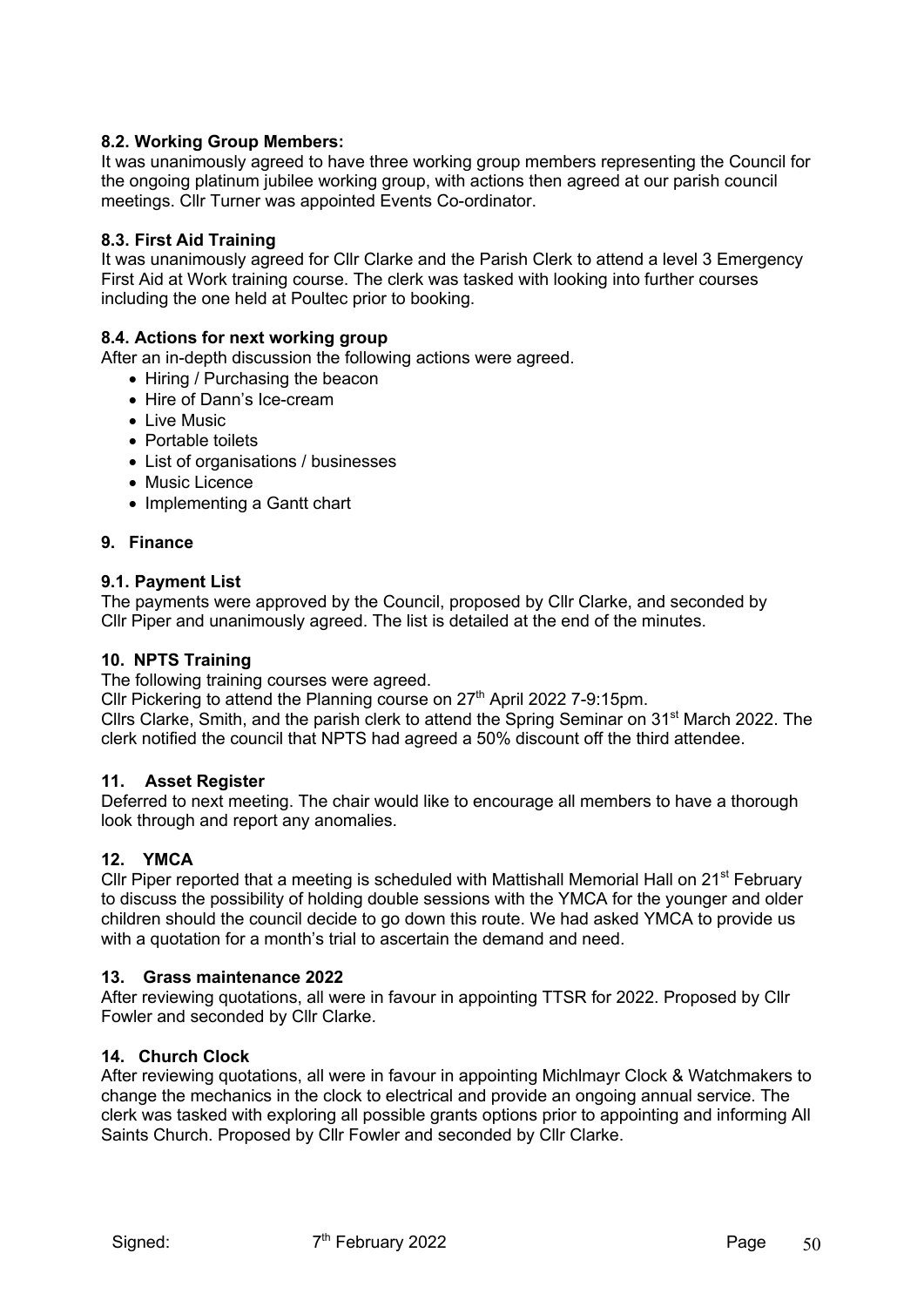# **15. Mattishall Burgh Charity**

After an in-depth discussion it was agreed that the constitution will remain the same and reappointment of trustees will be made in a timely manner.

# **16. Land ownership of the Cemetery and Allotments**

After discussion it was proposed that we identify a few land agents to supply us with a quotation for plotting and registering the allotment and cemetery land.

# **17. Email strategy**

Councillors thanked Cllr Pickering for his proposal in managing high volumes of traffic emails. All were in favour in adopting this strategy, suggested wording in subject titles ACTION / INFO / REVIEW.

# **18. 20mph Village extension**

Cllr Fowler shared his proposal in seeking residents' views in extending 20mph zone on Dereham Road. All were in favour of his proposal and agreed this would really benefit the village, and due to the current changes to the highway code this could be a good opportunity to ask. Cllr Fowler will contact Terry Wilkins for data and draft an email to Norfolk County Council. It was also proposed that holding a public consultation would be the primary way of communicating with our residents to seek their views. It was unanimously agreed to publicise the consultation in the upcoming edition of the Miscellanea asking residents to fill out a survey.

# **19. Correspondence**

No correspondence had been received.

#### **20. Items for the next meeting**

Councillors will confirm items prior to the next meeting.

#### **21. Resolution (under the Public Admission to Meetings Act 1960) to exclude members of the public and press for the following confidential item: Legal matters concerning the damage to the cemetery wall.**

It was unanimously agreed to process the matter through County Courts. Proposed by Cllr Clarke and seconded by Cllr Piper.

The Chairman closed the meeting at 10:00pm.